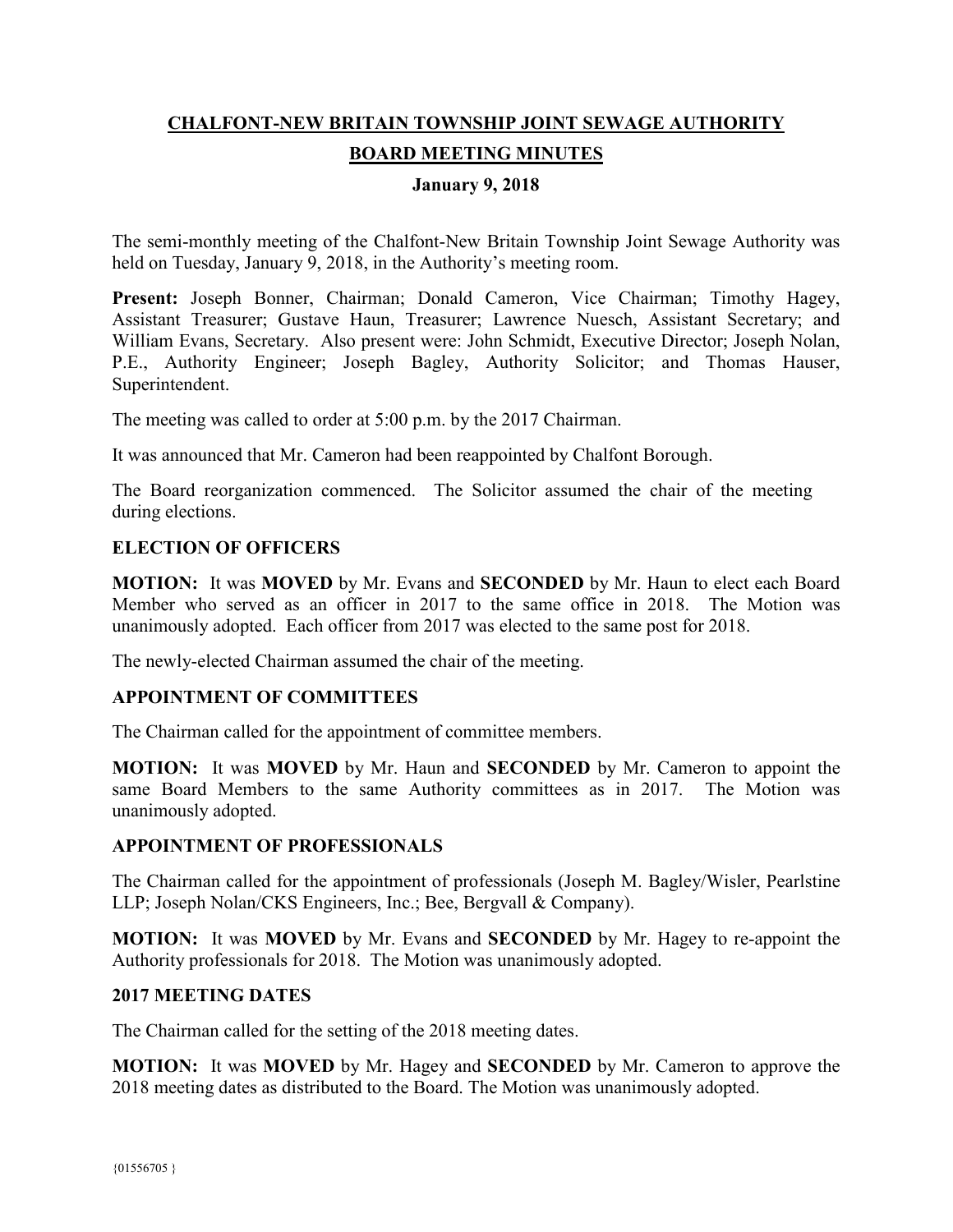### **FEE SCHEDULE**

The Chairman called for the approval of the Fee Schedule for 2018.

**MOTION:** It was **MOVED** by Mr. Haun and **SECONDED** by Mr. Hagey to approve the 2018 Fee Schedule as distributed to the Board. The Motion was unanimously adopted.

### **APPROVAL OF MINUTES**

The Chairman called for the approval of the minutes of the December 12, 2017 Board meeting.

**MOTION:** It was **MOVED** by Mr. Cameron and **SECONDED** by Mr. Evans to approve the minutes of the December 12, 2017 Board meeting as distributed to the Board. The Motion was unanimously adopted.

#### **PUBLIC COMMENT**

No members of the public were present.

#### **REPORTS OF OFFICERS**

No reports of officers were presented.

#### **COMMITTEE REPORTS**

Mr. Evans delivered a report on behalf of the Personnel Committee. The Personnel Committee met prior to this evening's meeting and discussed compensation for exempt employees. The Personnel Committee recommended raises in the range of 3-4% for office staff, management and seasonal employees as more specifically recommended by the Board in writing. There was a general discussion regarding the Committee's findings and recommendations.

**MOTION:** It was **MOVED** by Mr. Evans and **SECONDED** by Mr. Cameron to approve the Personnel Committee recommendations for raises for the office staff, management and seasonal employees as more specifically set forth in writing by the Committee. The Motion was unanimously adopted.

#### **EXECUTIVE DIRECTOR'S REPORT – John E. Schmidt**

Mr. Schmidt recommended the adoption of proposed Resolution No. 2018-1 fixing the amount of legal fees and interest to be used in collection cases by the Authority in the upcoming year.

**MOTION:** It was **MOVED** by Mr. Evans and **SECONDED** by Mr. Haun to adopt Resolution No. 2018-1. The Motion was unanimously adopted.

Mr. Schmidt recommended the adoption of proposed Resolution No. 2018-2 regarding the destruction of certain records in accordance with the policies of the Authority.

**MOTION:** It was **MOVED** by Mr. Hagey and **SECONDED** by Mr. Nuesch to adopt Resolution No. 2018-2. The Motion was unanimously adopted.

Mr. Schmidt gave an update on the fire reconstruction of the dryer building. The contractor has installed heaters, but they are not yet working. Garage doors were installed just before the recent cold snap. Conveyor works are underway. Work on the Fulton burner is expected to take place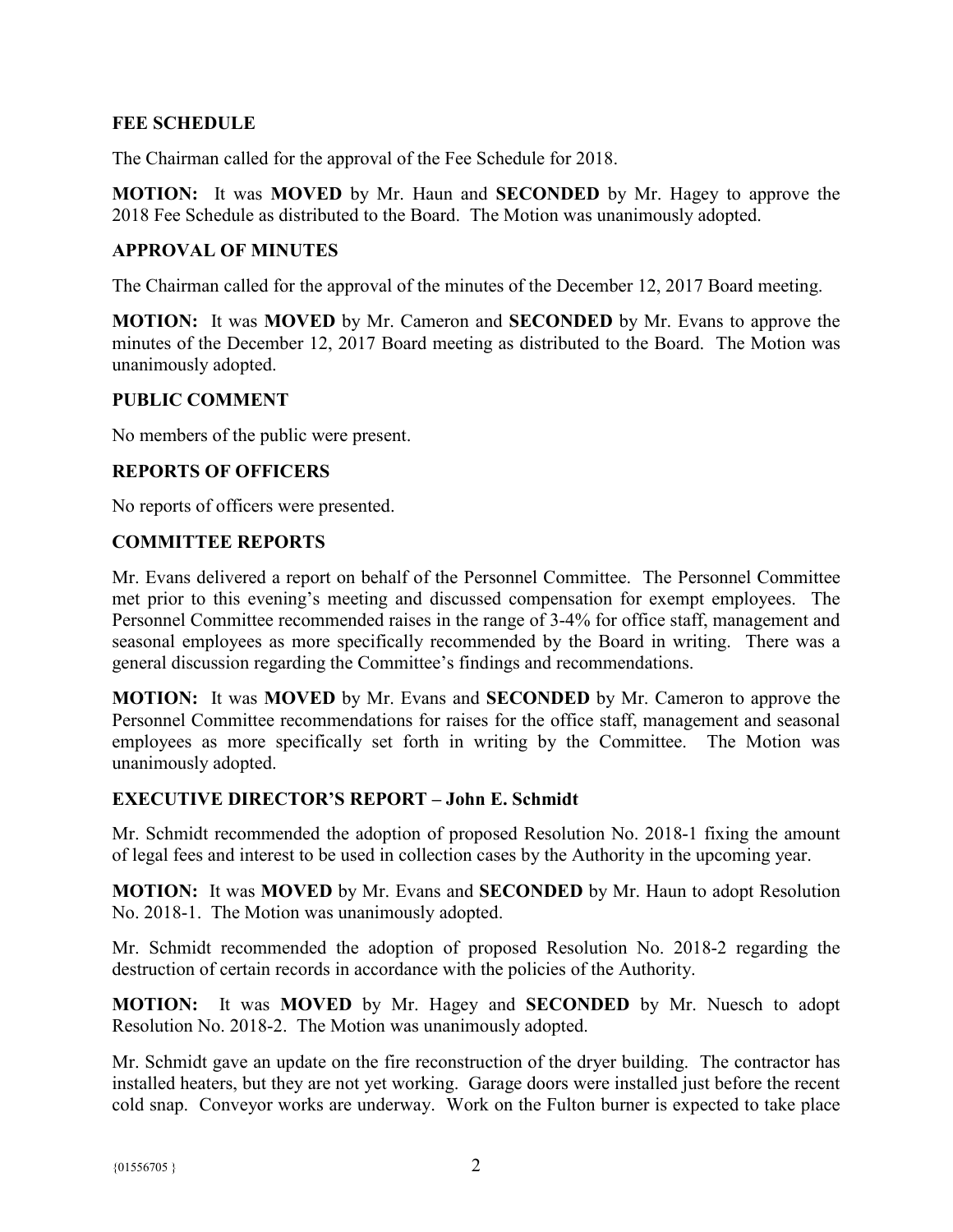at the end of the month. Recent costs have been submitted to the insurance company. The total thus far is approximately \$940,000.00 in insurance coverage for the fire loss. Mr. Schmidt also reported that the sludge cake is still being composted at an outside facility.

Mr. Schmidt announced that he will miss the next meeting of the Authority.

# **ENGINEER'S REPORT – Joseph Nolan, P.E.**

Mr. Nolan reported that the fire reconstruction should hopefully be completed in the next couple of weeks.

In the Phase III Project, the contractor is waiting to dig the infiltration trench. Paving work will be finished when the weather changes.

Mr. Nolan presented Change Order No. 9 involving changes to the stack on the dryer building.

**MOTION:** It was **MOVED** by Mr. Haun and **SECONDED** by Mr. Hagey to approve Change Order No. 9. The Motion was unanimously adopted.

Mr. Nolan next presented Requisition No. 181 for Capital Expenditures in the amount of \$5,500.00 for the truck roof barn repair.

**MOTION:** It was **MOVED** by Mr. Cameron and **SECONDED** by Mr. Evans to approve Requisition No. 181 for Capital Expenditures in the amount of \$5,500.00. The Motion was unanimously adopted.

Mr. Nolan next presented Requisition No. 224 for Capital Improvements in the amount of \$132,286.97 representing Phase III Project expenses.

**MOTION:** It was **MOVED** by Mr. Hagey and **SECONDED** by Mr. Haun to approve Requisition No. 224 for Capital Improvements in the amount of \$132,286.97. The Motion was unanimously adopted.

# **SOLICITOR'S REPORT – Joseph Bagley, Esquire**

The Board moved into Executive Session at approximately 5:27 p.m. to discuss pending litigation with a former contractor. The Board returned to its regular session at approximately 5:36 p.m.

# **TREASURER'S REPORT – Gustave Haun, Treasurer**

Mr. Haun presented the general operating expenses for the month were \$218,033.41, along with the previously-approved Capital Expenditures and Capital Improvements Requisitions, along with Loan Payments of \$73,304.25, making the total expenditures for the month \$429,124.63 and he recommended payment of the bills.

**MOTION:** It was **MOVED** by Mr. Haun and **SECONDED** by Mr. Cameron to approve the total expenditures of \$429,124.63. The Motion was unanimously adopted.

Mr. Haun next presented escrow disbursements in the amount of \$13,049.25 and he recommended payment of the disbursements.